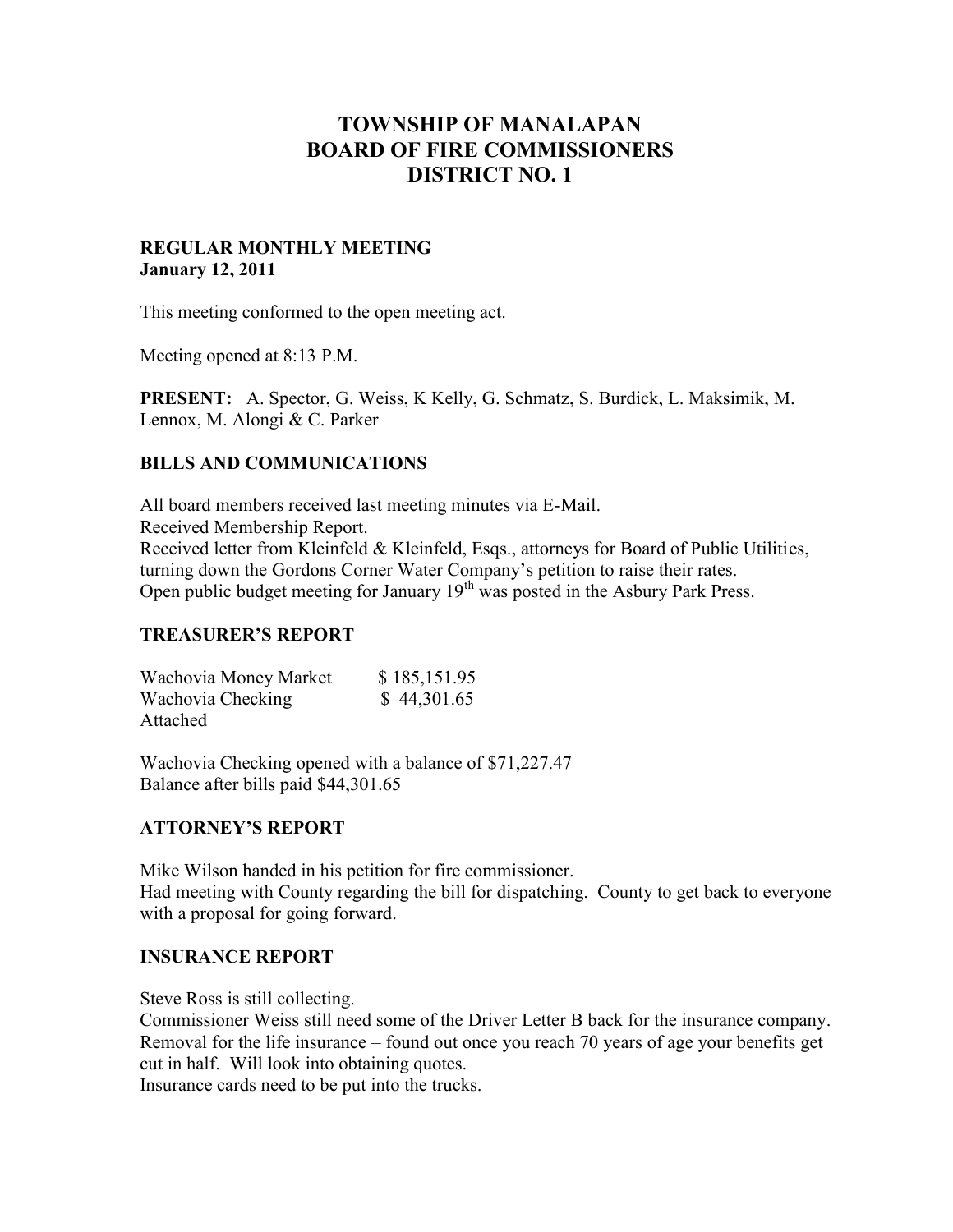# **EQUIPMENT REPORT**

Received boots and suspenders, battery for Bullard camera, nozzle with reducer for 90, jacks and kits for Chiefs cars are all in.

# **RADIO REPORT**

Radio inventory list was handed in – includes inventory of one that need to be repaired.

# **CHIEF'S REPORT**

No report.

# **TRUCK REPORT**

 $26-1-80$  – light bar done. 26-1-91 – Fire & Safety installed new box. 26-1-77 – problems with lights – broken wire between switch and light. Need new valve. Valve on compressor was fixed. Compressor had 3-4 leaks and the DC voltage needs to be increased.

# **ASSOCIATION REPORT**

No report.

# **TRUSTEES' REPORT**

No report.

# **OLD BUSINESS**

See attached.

### **NEW BUSINESS**

Commissioner Kelly made a motion to pay all vouchers; this was seconded by Commissioner Schmatz. All voted aye.

Commissioner Schmatz made a motion for \$6,000 to purchase a snow plow for the front of 26-1-88; this was seconded by Commissioner Kelly. All voted aye.

Commissioner Schmatz made a motion not to exceed \$2,000 to purchase bottles and sleeves for Scott Pack bottles; this was seconded by Commissioner Kelly. All voted aye.